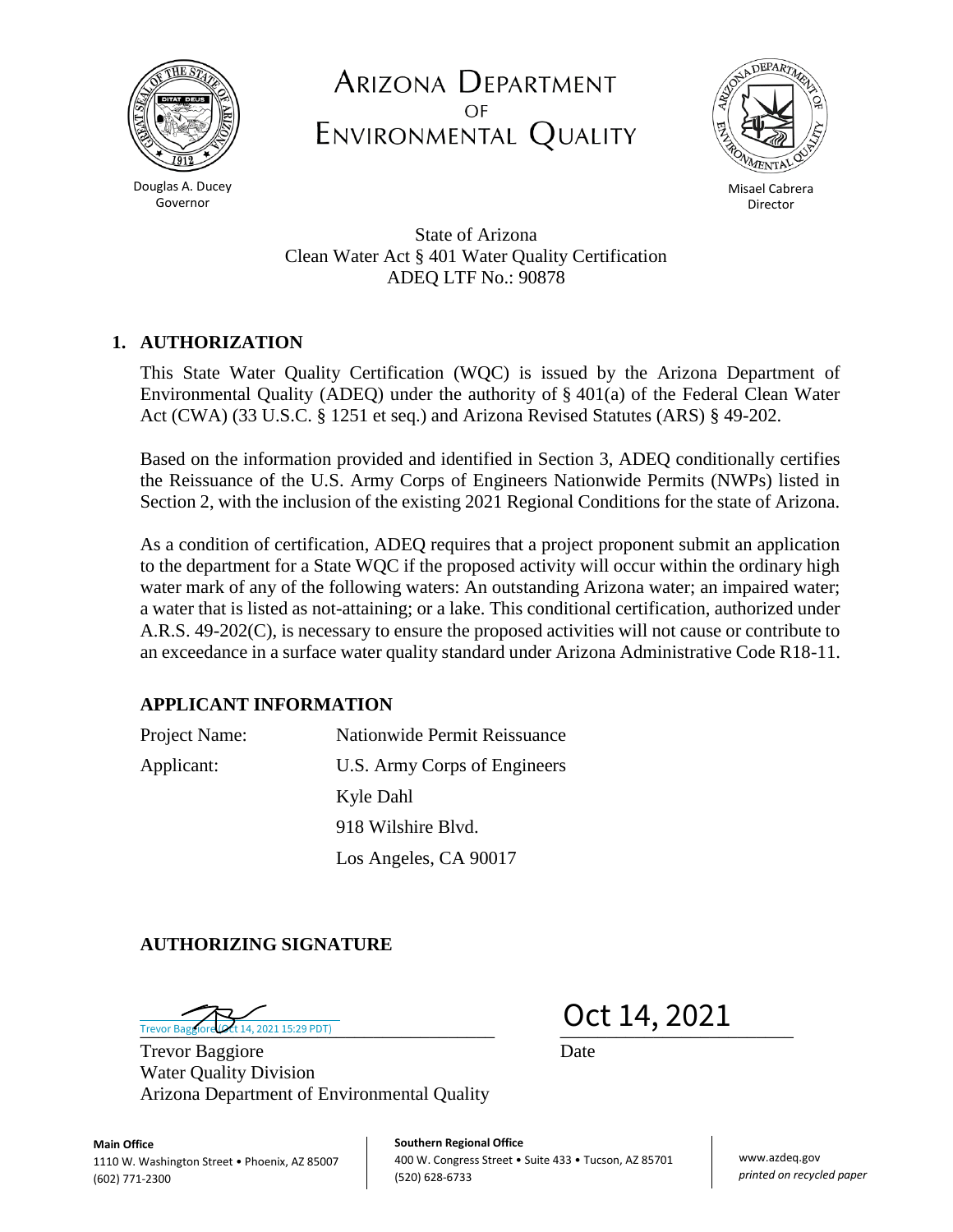### **1. DESCRIPTION OF ACTIVITIES TO BE CERTIFIED**

Under Section 404(e) of the Clean Water Act, the U.S. Army Corps of Engineers (USACE) can issue general permits to authorize activities that have only minimal individual and cumulative adverse environmental effects. General permits can be issued for a period of no more than five years. A nationwide permit (NWP) is a general permit that authorizes activities across the country, unless a division commander or district engineer revokes the nationwide permit in a state or other geographic region or for a specific activity.

In Arizona, the following NWPs are being reissued:

- 3. Maintenance
- 4. Fish and Wildlife Harvesting, Enhancement, and Attraction Devices and Activities
- 5. Scientific Measurement Devices
- 6. Survey Activities
- 7. Outfall Structures and Associated Intake Structures
- 13. Bank Stabilization
- 14. Linear Transportation Projects
- 15. U.S. Coast Guard Approved Bridges
- 16. Return Water from Upland Contained Disposal Areas
- 17. Hydropower Projects
- 18. Minor Discharges
- 19. Minor Dredging
- 20. Response Operations for Oil or Hazardous Substances
- 22. Removal of Vessels
- 23. Approved Categorical Exclusions
- 25. Structural Discharges
- 27. Aquatic Habitat Restoration, Establishment, and Enhancement Activities
- 30. Moist Soil Management for Wildlife
- 31. Maintenance of Existing Flood Control Facilities
- 32. Completed Enforcement Actions
- 33. Temporary Construction, Access, and Dewatering
- 34. Cranberry Production Activities
- 36. Boat Ramps
- 37. Emergency Watershed Protection and Rehabilitation
- 38. Cleanup of Hazardous and Toxic Waste
- 41. Reshaping Existing Drainage Ditches
- 45. Repair of Uplands Damaged by Discrete Events
- 46. Discharges in Ditches
- 49. Coal Remining Activities
- 53. Removal of Low-Head Dams
- 54. Living Shorelines
- 59. Water Reclamation and Reuse Facilities

Information on each NWP is available on the USACE LA District's website, <https://www.spl.usace.army.mil/Missions/Regulatory/NWP-Reissuance/>